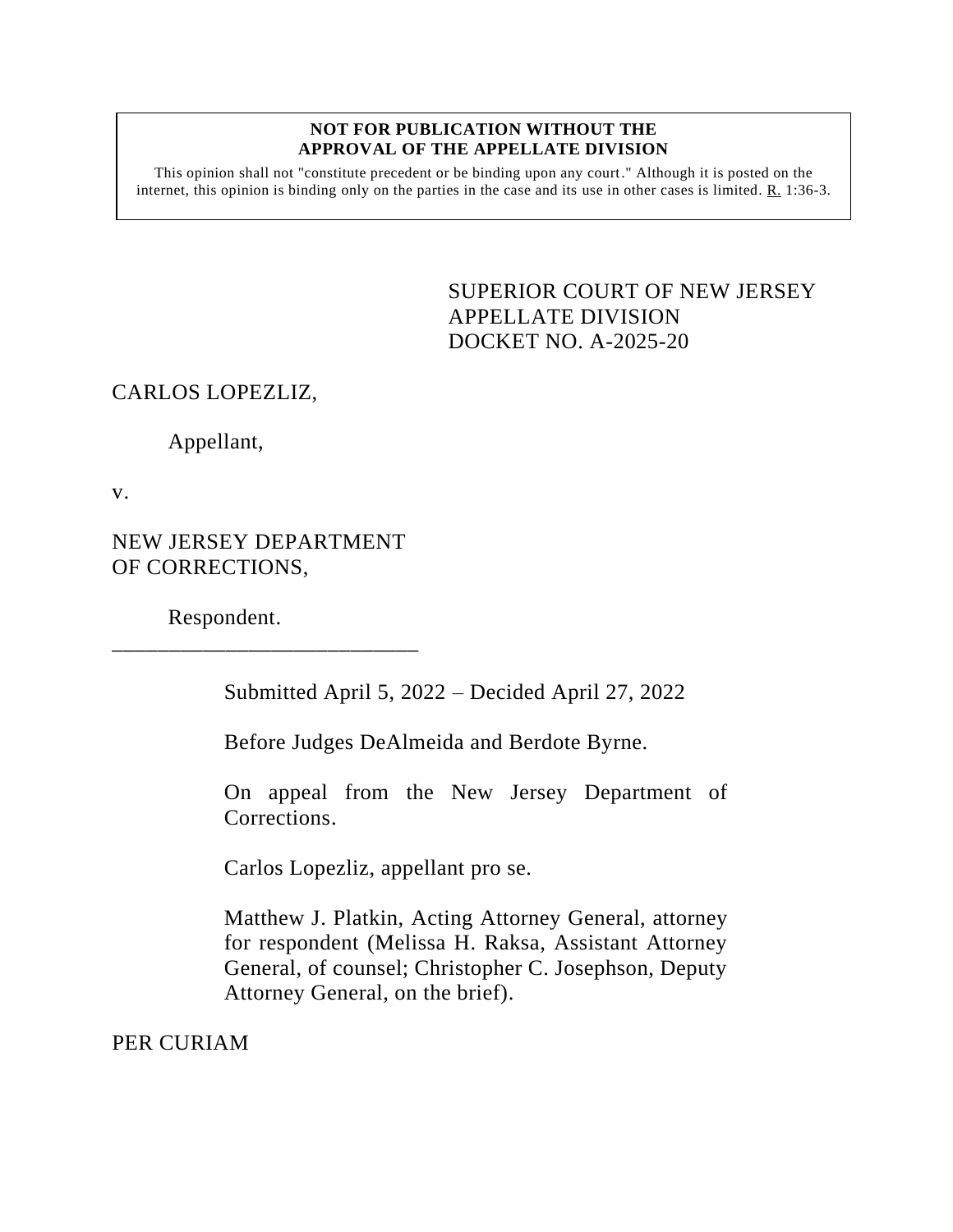Petitioner, Carlos Lopezliz, an inmate at Mid-State Correctional Facility, appeals from a Department of Corrections (DOC) decision. In this appeal we consider whether the DOC denied Lopezliz due process during his disciplinary hearing which resulted in sanctions for the misuse of authorized medication. Because the DOC failed to accord Lopezliz with notice of the policy prior to charging him, he was denied due process and we reverse.

The facts are undisputed. On December 7, 2020, Lopezliz was in line at the Mid-State Correctional Facility to receive Suboxone. Nurse Bond was administering the Suboxone and Officer Grant was monitoring the line of inmates. His tongue was observed to be dark red and discolored by both of them. Lopezliz was ordered to leave the area and return when his tongue was no longer discolored. According to the officer, inmates are not permitted to eat or drink anything for thirty minutes prior to administering Suboxone because eating candy before taking a Suboxone strip makes it harder to see the strip and the sugar slows the dissolving process of the medication. Both are considered diversionary tactics and an attempt to remove the narcotic from the area of distribution.

Lopezliz was charged with committing prohibited acts \*.803/\*.205. During a hearing on December 15, 2020, he was granted the assistance of

2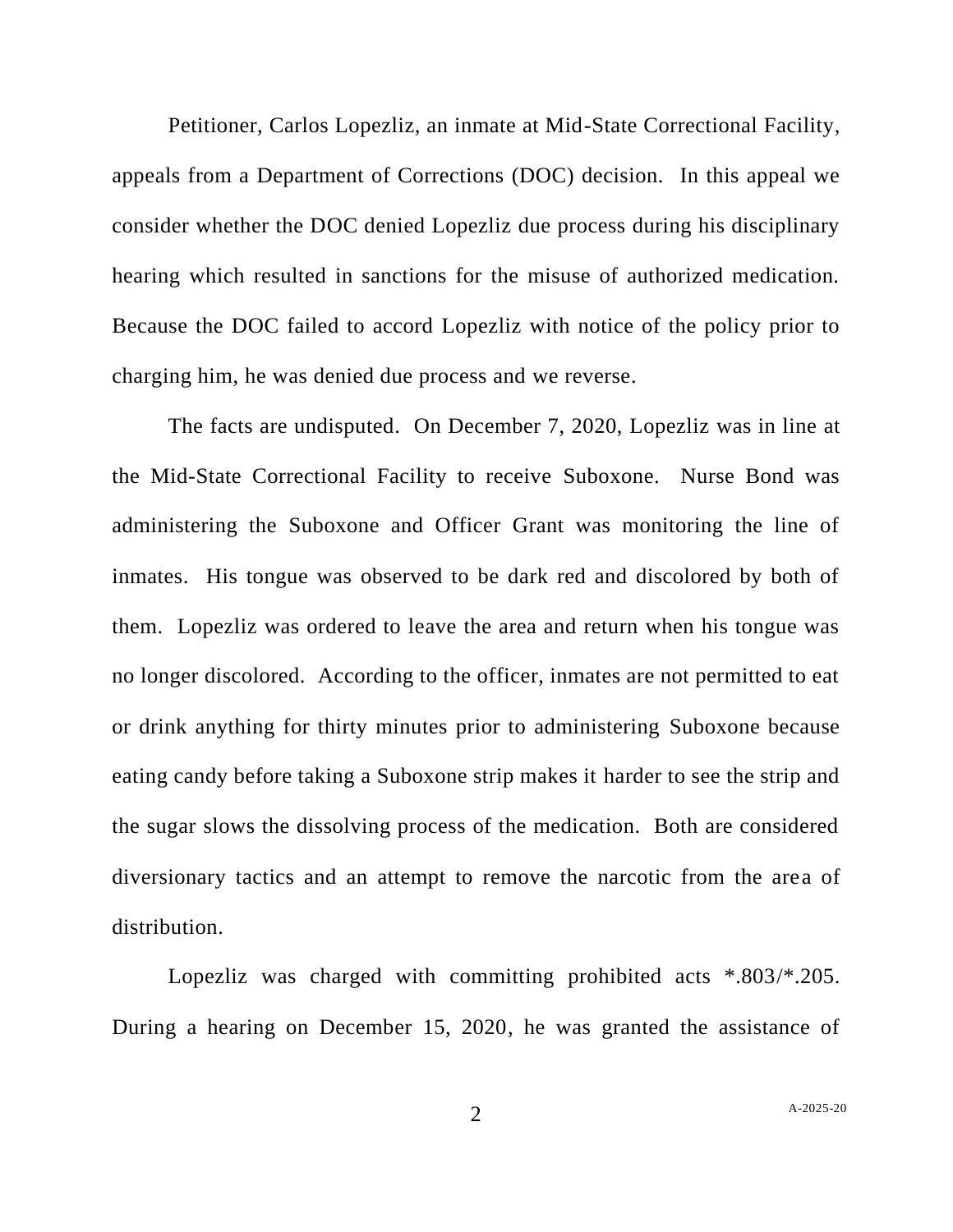counsel substitute and pleaded not guilty to the charges. Lopezliz gave a statement claiming he did not know his tongue was discolored, he did not know he was not supposed to eat thirty minutes before taking the medication, or have his tongue discolored, and requested leniency. Lopezliz also claims his attorney substitute was interrupted before he could say everything he wanted to say and his attorney substitute was pressured to have him agree to enter the drug diversion program.<sup>1</sup>

Lopezliz was sanctioned to ninety days restorative housing, ninety days loss of commutation time, ten days loss of recreation privileges, and permanent loss of contact visits. With the exception of loss of contact visits, all other sanctions were suspended for sixty days based upon his voluntary acceptance of assignment into the drug diversion program. On December 19, 2020, the prison administrator upheld the sanction, finding Lopezliz attempted to divert the narcotic by having food in his mouth.

On appeal, Lopezliz contends the prison provided no notice of any policy regarding administration of Suboxone or notice of consequences if an inmate has a discolored tongue. Because there was no notice of such a rule, he asserts he was denied due process as a matter of law. We agree.

 $<sup>1</sup>$  It is difficult to review this claim without the benefit of a transcript.</sup>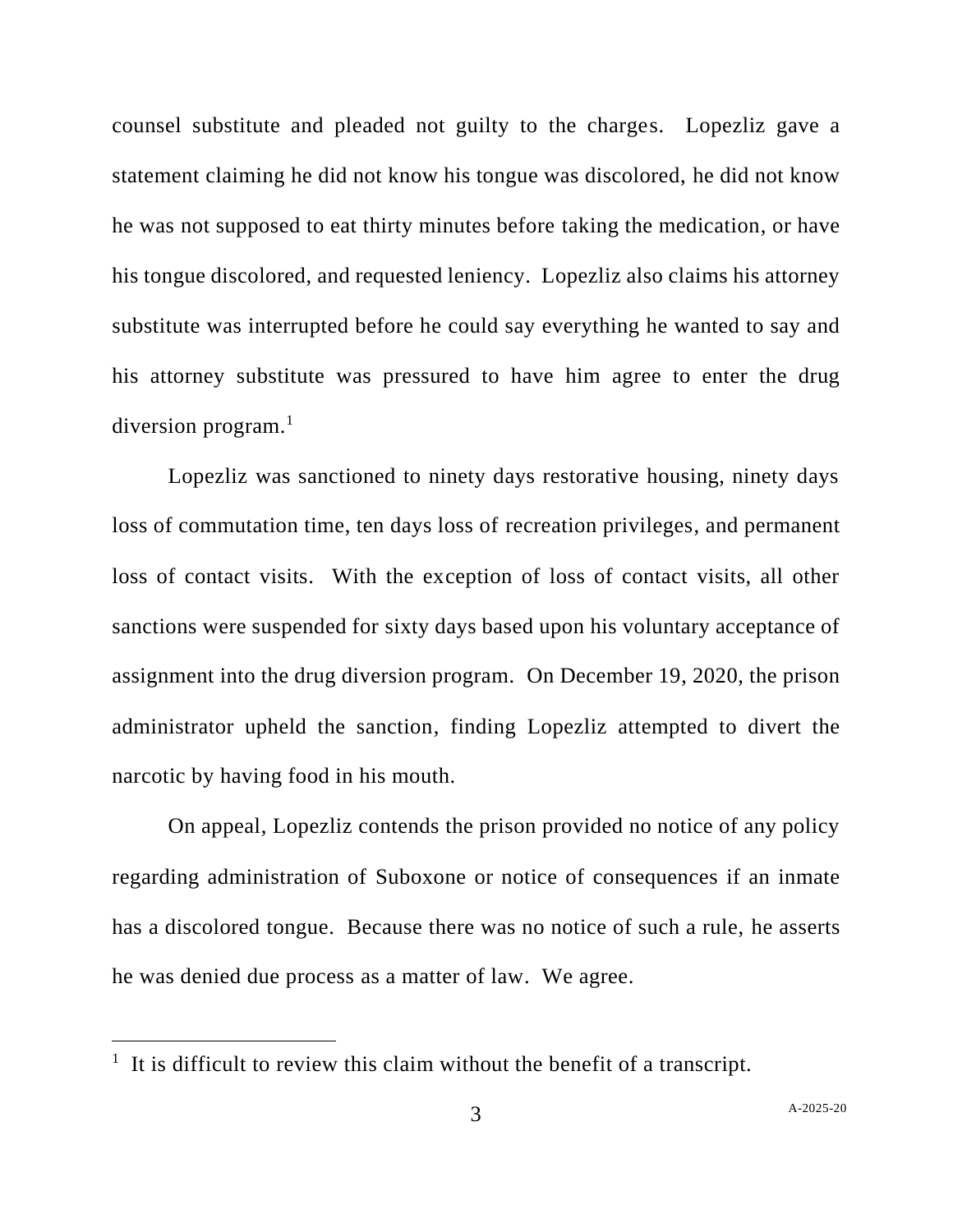"[A]n appellate court will not disturb the ultimate determination of an agency unless it was arbitrary, capricious, or unreasonable or it was not supported by substantial credible evidence in the record as a whole." Moore v. Dep't of Corr., 335 N.J. Super. 103, 110 (App. Div. 2000). In reviewing the matter we "insist that the agency disclose its reasons for any decision, even those based upon expertise, so that a proper, searching, and careful review . . . may be undertaken." Balagun v. Dep't of Corr., 361 N.J. Super. 199, 203 (App. Div. 2003). Our review is not perfunctory and the agency must provide its reasons with particularity lest we become merely a rubberstamp of an agency's decisions. Figueroa v. Dep't of Corr., 414 N.J. Super. 186, 191 (App. Div. 2010).

Lopezliz states he was punished for an unspecified, unwritten prison rule. He claims he reasonably did not know he was not allowed to eat for thirty minutes prior to taking medication and was not allowed to have a discolored tongue on the Suboxone line. The Department of Corrections claims inmates receive notice of the eating/drinking restriction when they enter the program. However, all of the documents relied upon by the Department in the record either post-date his charges or do not mention the restriction at all. The undated "Suboxone Information Sheets for Inmates" lists eight "expectations" from